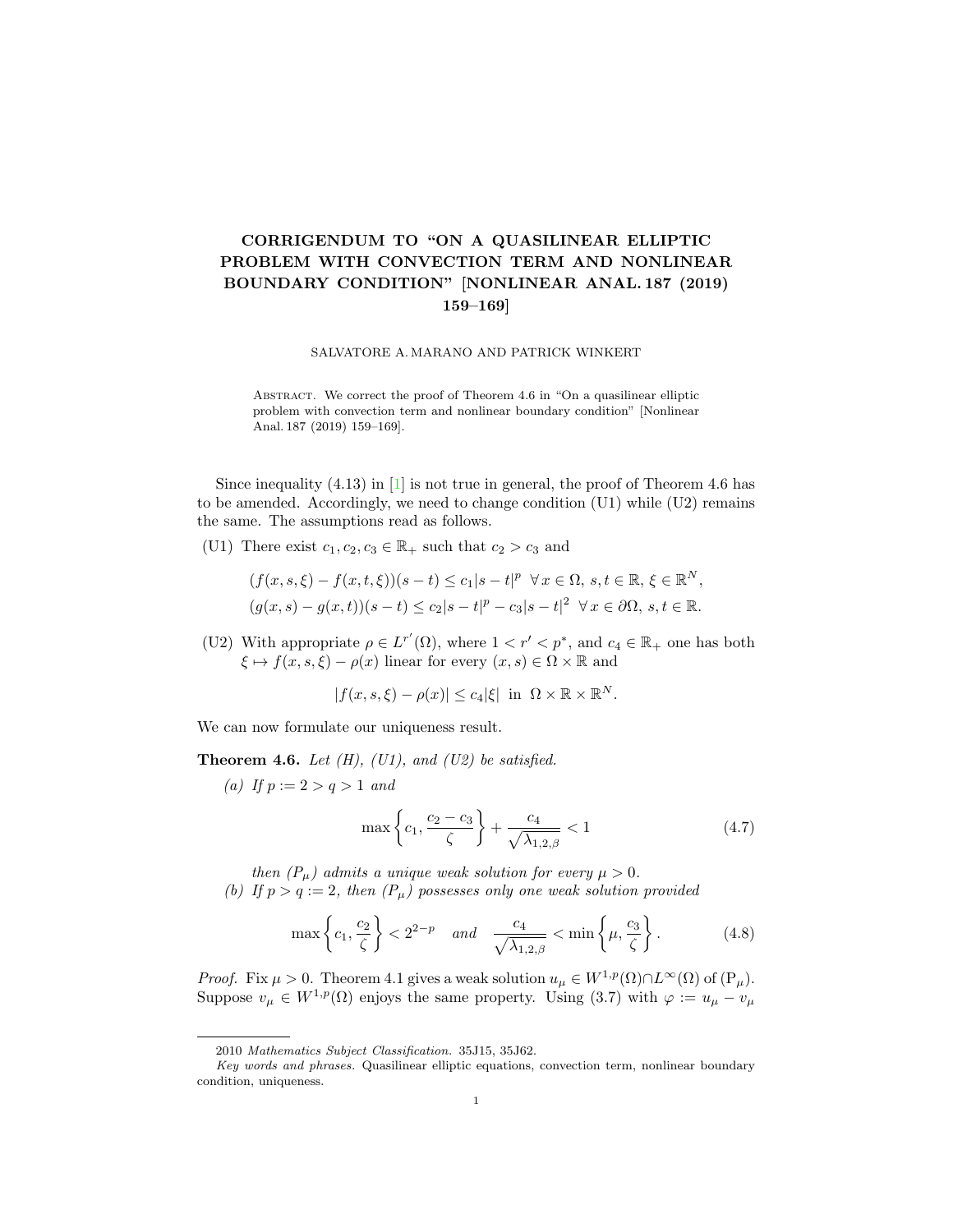easily leads to

<span id="page-1-0"></span>
$$
\langle A_p(u_\mu) - A_p(v_\mu), u_\mu - v_\mu \rangle + \mu \langle A_q(u_\mu) - A_q(v_\mu), u_\mu - v_\mu \rangle
$$
  
+  $\zeta \int_{\partial \Omega} (|u_\mu|^{p-2} u_\mu - |v_\mu|^{p-2} v_\mu) (u_\mu - v_\mu) d\sigma$   
=  $\int_{\Omega} (f(x, u_\mu, \nabla u_\mu) - f(x, v_\mu, \nabla u_\mu)) (u_\mu - v_\mu) dx$   
+  $\int_{\Omega} (f(x, v_\mu, \nabla u_\mu) - f(x, v_\mu, \nabla v_\mu)) (u_\mu - v_\mu) dx$   
+  $\int_{\partial \Omega} (g(x, u_\mu) - g(x, v_\mu)) (u_\mu - v_\mu) d\sigma.$  (4.9)

(a) Let  $p := 2 > q > 1$ . By monotonicity of  $A_q$ , the left-hand side in [\(4.9\)](#page-1-0) can be estimated through

$$
\langle A_2(u_\mu) - A_2(v_\mu), u_\mu - v_\mu \rangle + \mu \langle A_q(u_\mu) - A_q(v_\mu), u_\mu - v_\mu \rangle + \zeta \int_{\partial\Omega} (u_\mu - v_\mu)(u_\mu - v_\mu) d\sigma \geq \|\nabla (u_\mu - v_\mu)\|_2^2 + \zeta \|u_\mu - v_\mu\|_{2,\partial\Omega}^2 = \|u_\mu - v_\mu\|_{\zeta,2}^2,
$$
\n(4.10)

where  $\|\cdot\|_{\zeta,2}$  denotes the equivalent norm (2.1). As regards the right-hand side, due to  $(01)$ ,  $(02)$ , Hölder's inequality, and  $(3.14)$ , we have

$$
\int_{\Omega} (f(x, u_{\mu}, \nabla u_{\mu}) - f(x, v_{\mu}, \nabla u_{\mu})) (u_{\mu} - v_{\mu}) dx \n+ \int_{\Omega} (f(x, v_{\mu}, \nabla u_{\mu}) - f(x, v_{\mu}, \nabla v_{\mu})) (u_{\mu} - v_{\mu}) dx \n+ \int_{\partial \Omega} (g(x, u_{\mu}) - g(x, v_{\mu})) (u_{\mu} - v_{\mu}) d\sigma \n\leq c_1 \|u_{\mu} - v_{\mu}\|_2^2 + \int_{\Omega} \left( f\left(x, v_{\mu}, \nabla \left(\frac{1}{2}(u_{\mu} - v_{\mu})^2\right)\right) - \rho(x) \right) dx \qquad (4.11) \n+ c_2 \|u_{\mu} - v_{\mu}\|_{2, \partial \Omega}^2 - c_3 \|u_{\mu} - v_{\mu}\|_{2, \partial \Omega}^2 \n\leq \max \left\{ c_1, \frac{c_2 - c_3}{\zeta} \right\} \|u_{\mu} - v_{\mu}\|_{\zeta, 2}^2 + c_4 \int_{\Omega} |u_{\mu} - v_{\mu}|| \nabla (u_{\mu} - v_{\mu})| dx \n\leq \left( \max \left\{ c_1, \frac{c_2 - c_3}{\zeta} \right\} + \frac{c_4}{\sqrt{\lambda_{1, 2, \beta}}} \right) \|u_{\mu} - v_{\mu}\|_{\zeta, 2}^2.
$$

Gathering  $(4.9)$ – $(4.11)$  together now yields

<span id="page-1-1"></span>
$$
||u_{\mu} - v_{\mu}||_{\zeta,2}^2 \le \left( \max \left\{ c_1, \frac{c_2 - c_3}{\zeta} \right\} + \frac{c_4}{\sqrt{\lambda_{1,2,\beta}}} \right) ||u_{\mu} - v_{\mu}||_{\zeta,2}^2,
$$

which implies  $u_{\mu} = v_{\mu}$  because of [\(4.7\)](#page-0-0).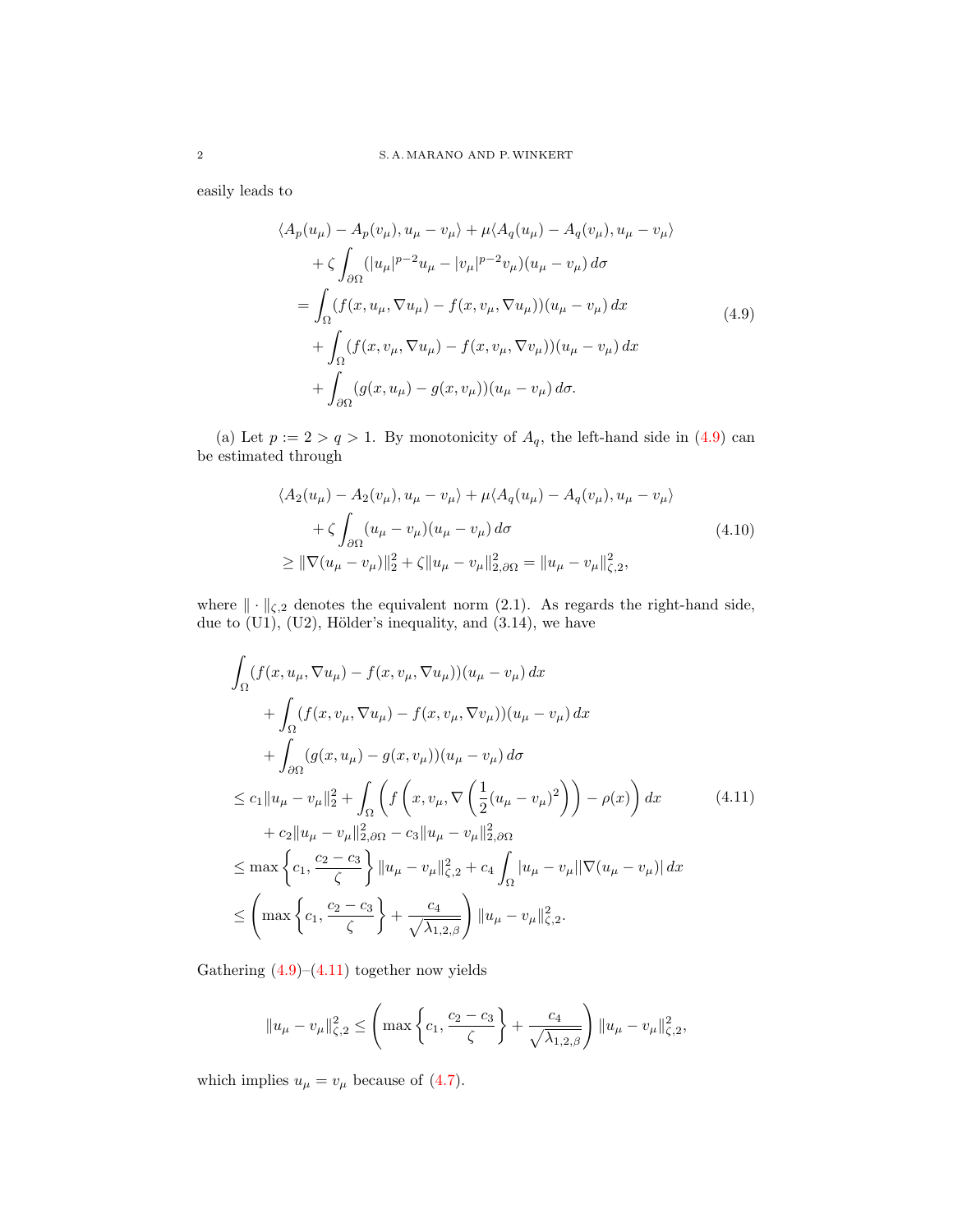(b) Let  $p > q := 2$ . Likewise before, the left-hand side of  $(4.9)$  becomes

<span id="page-2-0"></span>
$$
\langle A_p(u_\mu) - A_p(v_\mu), u_\mu - v_\mu \rangle + \mu \langle A_2(u_\mu) - A_2(v_\mu), u_\mu - v_\mu \rangle + \zeta \int_{\partial\Omega} (|u_\mu|^{p-2} u_\mu - |v_\mu|^{p-2} v_\mu) (u_\mu - v_\mu) d\sigma \ge 2^{2-p} \|\nabla (u_\mu - v_\mu)\|_p^p + \mu \|\nabla (u_\mu - v_\mu)\|_2^2 + \zeta \int_{\partial\Omega} (|u_\mu|^{p-2} u_\mu - |v_\mu|^{p-2} v_\mu) (u_\mu - v_\mu) d\sigma,
$$
\n(4.12)

while (2.2) entails

$$
\int_{\partial\Omega} \left( |u_{\mu}|^{p-2} u_{\mu} - |v_{\mu}|^{p-2} v_{\mu} \right) (u_{\mu} - v_{\mu}) d\sigma \ge 2^{2-p} \|u_{\mu} - v_{\mu}\|_{p,\partial\Omega}^p. \tag{4.13}
$$

Thus, from  $(4.12)$ – $(4.13)$  it follows

<span id="page-2-2"></span><span id="page-2-1"></span>
$$
\langle A_p(u_\mu) - A_p(v_\mu), u_\mu - v_\mu \rangle + \mu \langle A_2(u_\mu) - A_2(v_\mu), u_\mu - v_\mu \rangle + \zeta \int_{\partial \Omega} (|u_\mu|^{p-2} u_\mu - |v_\mu|^{p-2} v_\mu) (u_\mu - v_\mu) d\sigma \ge 2^{2-p} \|u_\mu - v_\mu\|_{\zeta, p}^p + \mu \|\nabla (u_\mu - v_\mu)\|_2^2.
$$
 (4.14)

As in (a), by applying  $(U1)$ ,  $(U2)$ , Hölder's inequality, and  $(3.14)$ , we have for the right-hand side of [\(4.9\)](#page-1-0)

$$
\int_{\Omega} (f(x, u_{\mu}, \nabla u_{\mu}) - f(x, v_{\mu}, \nabla u_{\mu})) (u_{\mu} - v_{\mu}) dx \n+ \int_{\Omega} (f(x, v_{\mu}, \nabla u_{\mu}) - f(x, v_{\mu}, \nabla v_{\mu})) (u_{\mu} - v_{\mu}) dx \n+ \int_{\partial \Omega} (g(x, u_{\mu}) - g(x, v_{\mu})) (u_{\mu} - v_{\mu}) d\sigma \n\leq c_1 \|u_{\mu} - v_{\mu}\|_{p}^{p} + \int_{\Omega} \left( f\left(x, v_{\mu}, \nabla \left(\frac{1}{2}(u_{\mu} - v_{\mu})^{2}\right)\right) - \rho(x) \right) dx \n+ c_2 \|u_{\mu} - v_{\mu}\|_{p,\partial\Omega}^{p} - c_3 \|u_{\mu} - v_{\mu}\|_{2,\partial\Omega}^{2} \n\leq \max \left\{ c_1, \frac{c_2}{\zeta} \right\} \|u_{\mu} - v_{\mu}\|_{\zeta,p}^{p} + c_4 \int_{\Omega} |u_{\mu} - v_{\mu}||\nabla(u_{\mu} - v_{\mu})| dx \n- c_3 \|u_{\mu} - v_{\mu}\|_{2,\partial\Omega}^{2} \n\leq \max \left\{ c_1, \frac{c_2}{\zeta} \right\} \|u_{\mu} - v_{\mu}\|_{\zeta,p}^{p} + \frac{c_4}{\sqrt{\lambda_{1,2,\beta}}} \|u_{\mu} - v_{\mu}\|_{\zeta,2}^{2} - c_3 \|u_{\mu} - v_{\mu}\|_{2,\partial\Omega}^{2}.
$$
\n(4.15)

Combining  $(4.9)$  with  $(4.14)$ – $(4.15)$  yields

$$
2^{2-p} \|u_{\mu} - v_{\mu}\|_{\zeta,p}^p + \mu \|\nabla(u_{\mu} - v_{\mu})\|_2^2
$$
  
\n
$$
\leq \max \left\{c_1, \frac{c_2}{\zeta}\right\} \|u_{\mu} - v_{\mu}\|_{\zeta,p}^p + \frac{c_4}{\sqrt{\lambda_{1,2,\beta}}}\|u_{\mu} - v_{\mu}\|_{\zeta,2}^2 - c_3\|u_{\mu} - v_{\mu}\|_{2,\partial\Omega}^2,
$$

which directly leads to

<span id="page-2-3"></span>
$$
2^{2-p} \|u_{\mu} - v_{\mu}\|_{\zeta,p}^p + \min \left\{ \mu, \frac{c_3}{\zeta} \right\} \|u_{\mu} - v_{\mu}\|_{\zeta,2}^2
$$
  

$$
\leq \max \left\{ c_1, \frac{c_2}{\zeta} \right\} \|u_{\mu} - v_{\mu}\|_{\zeta,p}^p + \frac{c_4}{\sqrt{\lambda_{1,2,\beta}}} \|u_{\mu} - v_{\mu}\|_{\zeta,2}^2.
$$